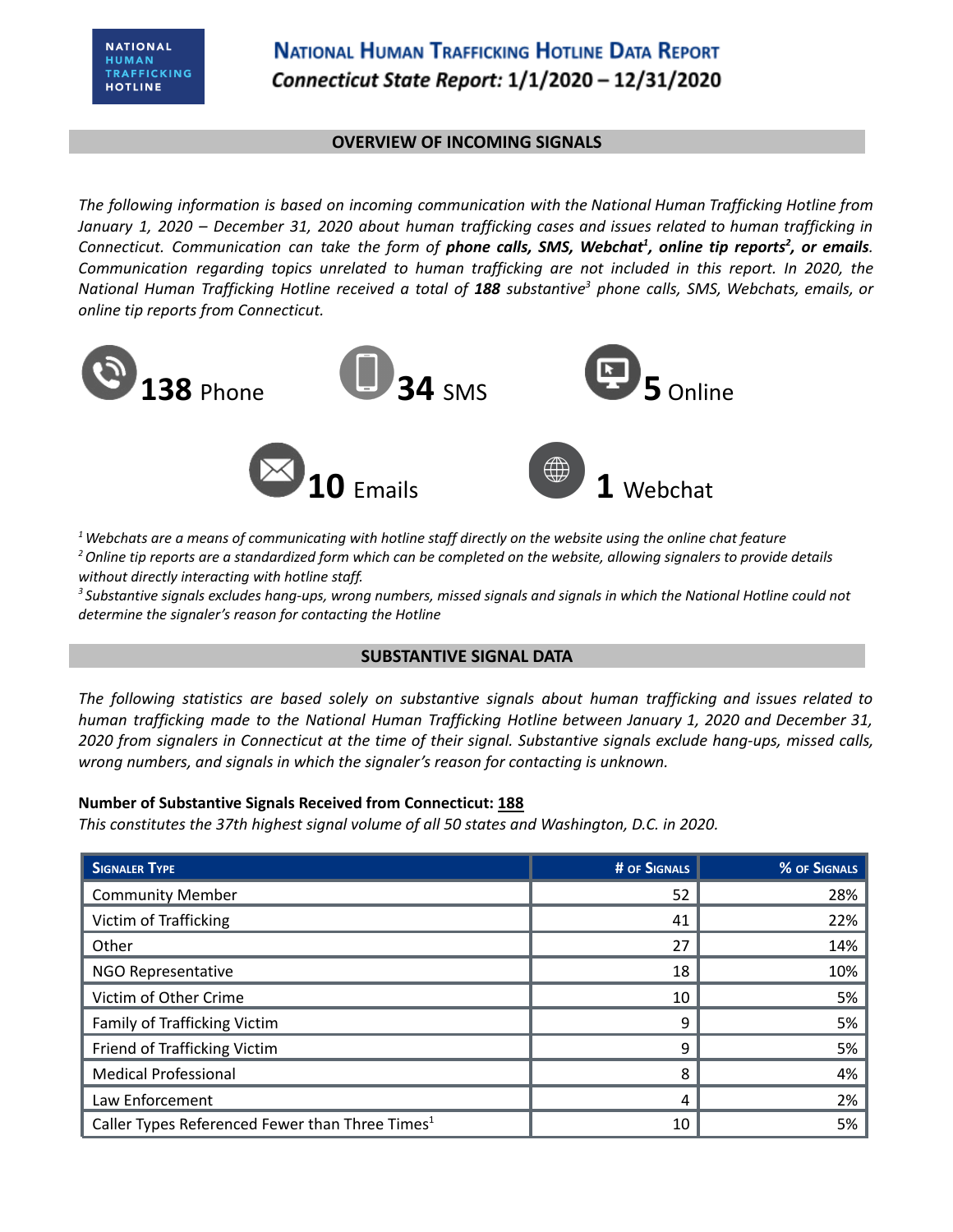**TOTAL # OF SUBSTANTIVE SIGNALS 188**

<sup>1</sup>To protect the identity of the people we serve, the National Human Trafficking Hotline does not disclose exact statistics *related to venues, industries, victim information or caller information referenced fewer than three times.*

#### **DATA ABOUT HUMAN TRAFFICKING SITUATIONS**

Each request submitted to the hotline is evaluated for evidence of potential human trafficking. In Connecticut, a *total of 47 unique situations (incidents) of potential human trafficking were reported to the hotline.*

| <b>PRIMARY REASON FOR CONTACTING THE NATIONAL HOTLINE</b> | # OF SITUATIONS | % OF SITUATIONS |
|-----------------------------------------------------------|-----------------|-----------------|
| <b>Access Service Referrals</b>                           |                 | 17%             |
| Report a Trafficking Tip                                  | 38              | 81%             |
| Request Crisis Assistance                                 |                 | 2%              |
| Request General Information <sup>2</sup>                  |                 | 0%              |
| <b>TOTAL # OF SITUATIONS</b>                              | <b>47</b>       |                 |

 ${}^{2}$ Requests for general information are situations in which an individual who is aware of a specific situation of potential trafficking may contact the National Human Trafficking Hotline for general information about human trafficking or to learn more about services available to trafficking victims. Requests for T&TA (Training and Technical Assistance) are situations in which service providers or law enforcement working with a victim of trafficking contact the National Hotline for technical *assistance.*

| <b>VENUE/INDUSTRY OF POTENTIAL TRAFFICKING</b>               | <b># OF SITUATIONS</b> | % OF SITUATIONS |
|--------------------------------------------------------------|------------------------|-----------------|
| <b>Sex</b>                                                   | 40                     | 85%             |
| Venue Not Specified                                          | 13                     | 28%             |
| Pornography                                                  | 6                      | 13%             |
| Hotel/Motel-Based                                            | 6                      | 13%             |
| <b>Illicit Massage/Spa Business</b>                          | 4                      | 9%              |
| Online Ad, Venue Unknown                                     | 3                      | 6%              |
| <b>Other Venue</b>                                           | 3                      | 6%              |
| Venues Referenced in Fewer than Three Cases <sup>4</sup>     | 5                      | 11%             |
| Labor                                                        | 3                      | 6%              |
| Industries Referenced in Fewer than Three Cases <sup>4</sup> | 3                      | 6%              |
| <b>Sex and Labor</b>                                         | 3                      | 6%              |
| Trafficking Type Not Specified <sup>5</sup>                  |                        | 2%              |
| <b>TOTAL # OF POTENTIAL TRAFFICKING SITUATIONS</b>           | 47                     | 100.0%          |

 ${}^{3}$ Internet-based cases typically involve reports of sex trafficking in which an individual is advertised for commercial sex online *but the venue of the sex act is unknown or not specified.*

<sup>4</sup>To protect the identity of the people we serve, the National Human Trafficking Hotline does not disclose exact statistics *related to venues, industries, victim information or caller information referenced fewer than three times.*

 ${}^5$ Cases where trafficking type is not specified typically occur when a law enforcement agent or service provider contacts the National Hotline for resources and referrals but does not disclose details about the trafficking situation due to confidentiality. This category also includes cases in which the person reporting the information references human trafficking but does not